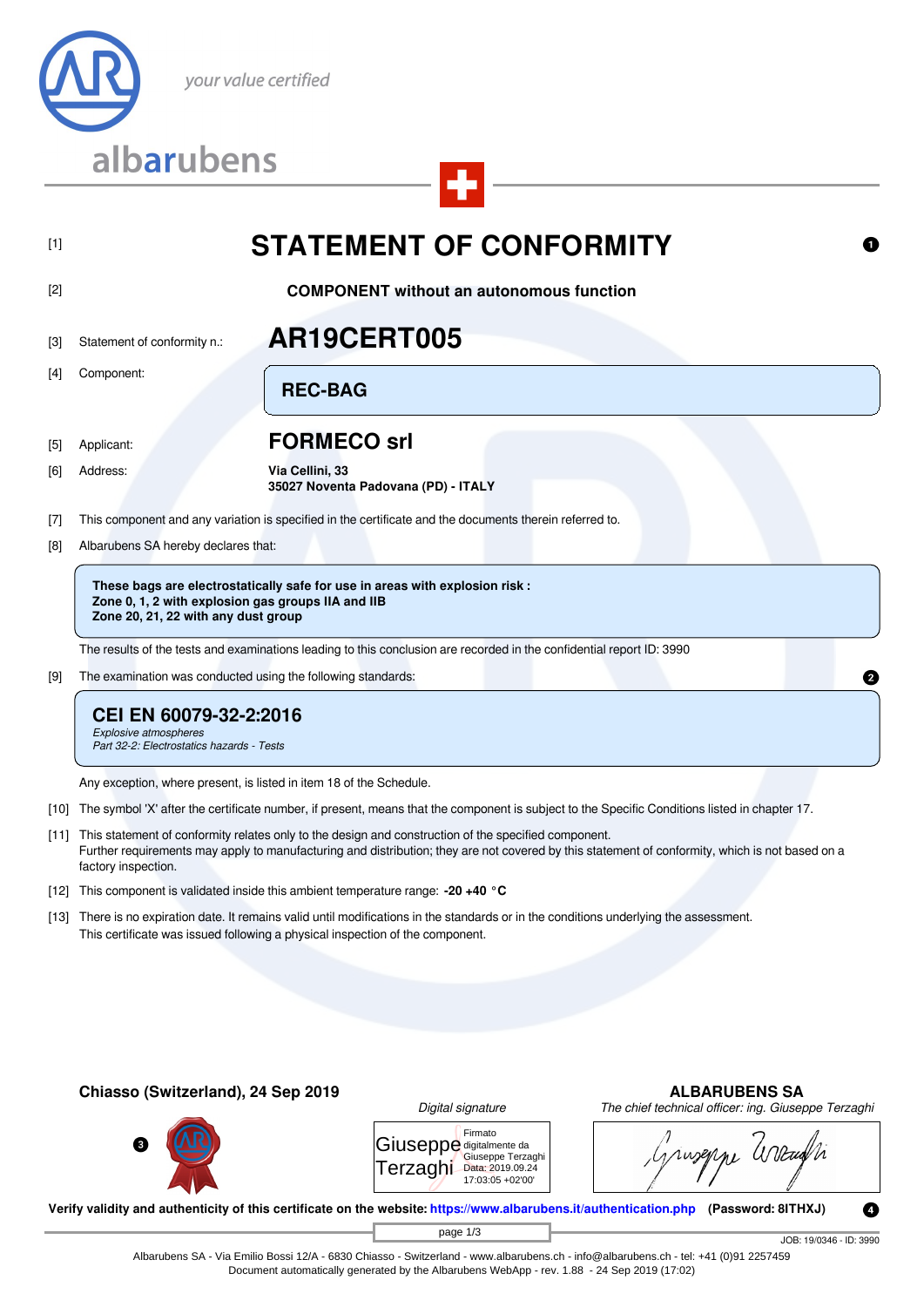

## **SCHEDULE**

[14] Statement of conformity n.: **AR19CERT005** 

[15] Description:

Disposable liner bags used inside the boiler of distillation equipment for the easy removal of distillation residues.

Revision history: **CERTIFICATE DATE REVISION REASON**

AR19CERT005 24-Sep-2019 First issue / Prima emissione

[16] This document is based on the confidential Assessment Report ID: 3990

[17] Specific conditions for safe use: None

- [18] The assessment was made following the standards listed in point 9, with the additional following considerations: **None**
- [19] The descriptive documents quoted hereafter constitute the technical documentation of the product covered by this certificate. These documents are confidential and they are available only to the authorities. All the documents are stored in Albarubens archive.

| FILES ANNEXED TO AR19CERT005 | <b>BYTES</b> | <b>HASH (MD5)</b>                |  |
|------------------------------|--------------|----------------------------------|--|
| ATEXassessment-3990.pdf      | 272831       | 8EEE7586A3E836A7AF5B56D13E31B22E |  |
| ATEXdecision-3990.pdf        | 174 545      | 8FB1B688390EED14698C26FB156C0B5E |  |
| ManufacturingDescription.eml | 288817       | 97989B5480D7CB4C3B6FDDD2B1131293 |  |
| PlasticMaterialDatasheet.pdf | 165817       | 8E0BB598B07972D7B0AEAFA23DC58335 |  |
| SignedApplication.pdf        | 123 288      | 3B09C19434478BDF02F9D11C9D9202F6 |  |

A: Documents obtained by the manufacturer and used for the assessment

D: Additional examined documents

S: Reserved documents generated by Albarubens during the assessment

- [20] Inspector in charge of the assessment: Ing. Giuseppe Terzaghi Final reviewer/Certificate decisor: ing. Fabrizio D'Aura
- [21] Technical/professional credentials of the inspector:

#### *RESUME OF MR. GIUSEPPE TERZAGHI*

 *Date of Birth 6th of June 1968, Genoa (Italy).*

 *High school diploma in electronics, graduation in environmental engineering (degree thesis at JRC Euratom - Italy)*

### *PROFESSIONAL HISTORY*

- *1987-1993 Teacher of electronics design and technology, electrical and electronic measurements*
- *1993-2000 Electronic equipment and measuring instruments: design, prototyping, sw, testing and calibration benches, qualifications of core compliance.*
- *2000-2003 Consultant and inspector for ATEX certification (equipment for use in explosive atmosphere), in cooperation with TÜV, Exam, CEC and others.*
- 2003-Now (founder, CEO and scientific director of **[Albarubens](http://www.albarubens.it)** company) ATEX, photovoltaic and automotive equipment testing and certification. Accredited *laboratory under ISO/IEC17025, Notified Body for ATEX Directive under ISO/IEC17065 (NANDO 2632).*

### *PERSONAL SKILLS*

- *Design of measurement&testing equipment, procedures and custom test benches (more than 500 in total)*
- *Laboratory testing: verification of performance, durability and safety (400 samples and 2500 tests per year)*
- *ATEX certification: evaluated more than 2,000 projects and signed the related certificates for equipment, components and safety devices; all the Ex protection methods: Ex d, Ex p, Ex e, Ex ia, Ex m, Ex t, Ex op is, Ex o, Ex q*
- *ATEX onsite inspections: more than 100 industrial plants: powerplants, oil refineries, mills and others*
- *International experience (operation in more than 30 Countries)*
- *Scientific support, startup and accreditation of partner laboratories and certification bodies*
- *Specialist trainer and conference speaker (more then 10/year), international technical working groups (inside IEC, ExNB and UNIDO)*

page 2/3